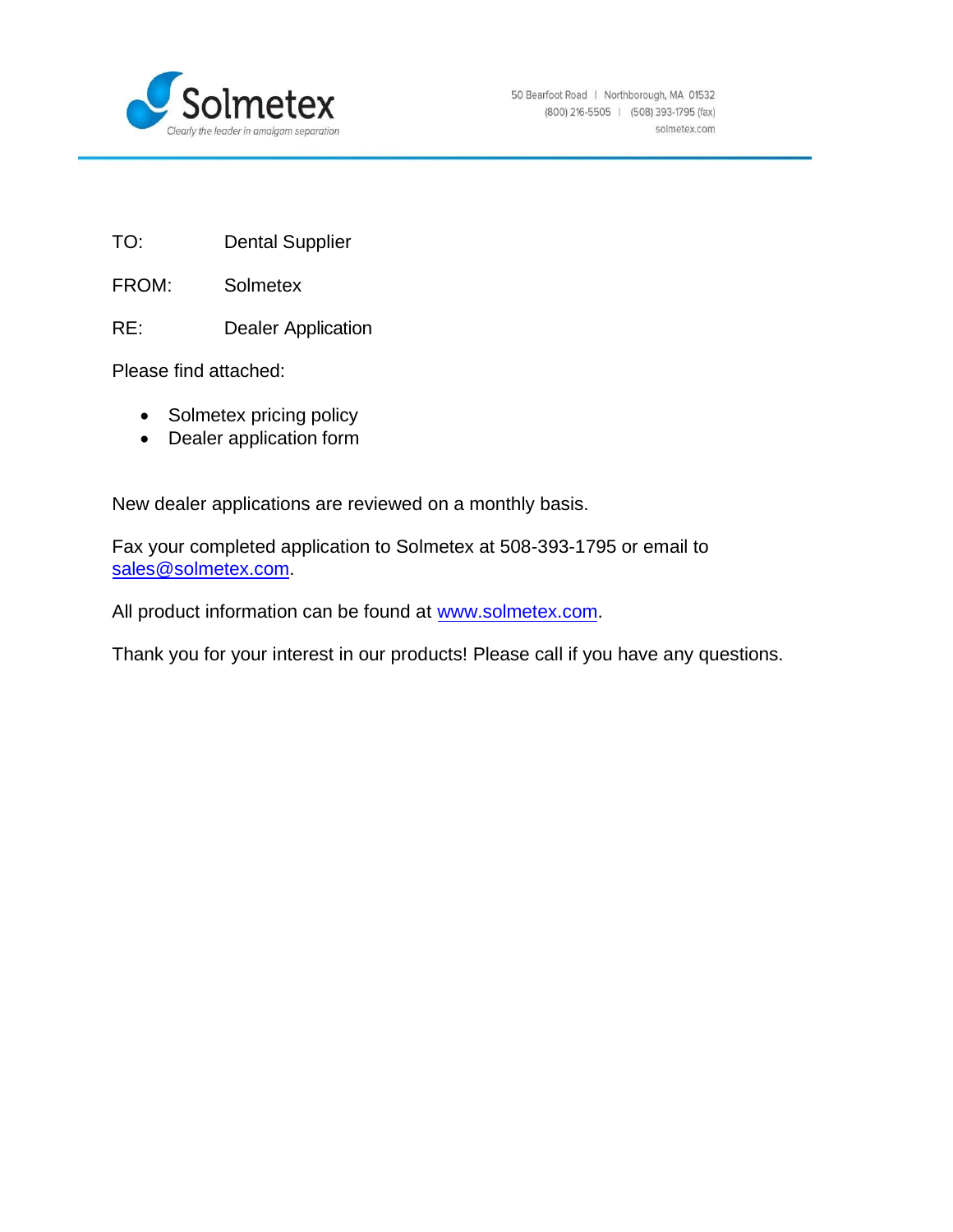

Greetings,

Solmetex has become the market leader with the NXT Hg5 amalgam separator, thanks entirely to our dealer network. We recognize that without the loyal support of our dental suppliers, much of our success would not be possible.

In the interest of maintaining dealer relations, Solmetex has developed a corporate policy related to all print advertising, including internet. Printed pricing of Solmetex products cannot be less than 5% of the suggested retail price of the product.

Solmetex is in no way restricting or dictating pricing structure for you as a dealer. If a customer contacts you directly and you wish to lower your price at that time, Solmetex respects your right as a dealer to sell our products at any price.

As an approved dealer we have set an annual sales goal of \$3,500 and we require that you make an initial stocking order of 3-NXT Hg5 Amalgam Separators within 30 days. If your sales goal is not achieved your account may be closed. In order to achieve premier status and a listing on our website, a dealer must have \$5,000 in sales yearly.

Additionally, sales into Canada are handled through an import/export firm to ensure the integrity of the mercury recycling program according to Canadian law. Solmetex asks that all dealers respect this arrangement to ensure that no environmental regulations are compromised. Therefore, Solmetex does not permit any selling or advertising of our amalgam separator into Canada.

Violation of these Solmetex Corporate Policies will result in the termination of the violating party as a dealer for the Solmetex product lines.

If you have any questions related to this letter, please feel free to contact me.

Respectfully,

Bill Gerety Chief Commercial Officer Solmetex, LLC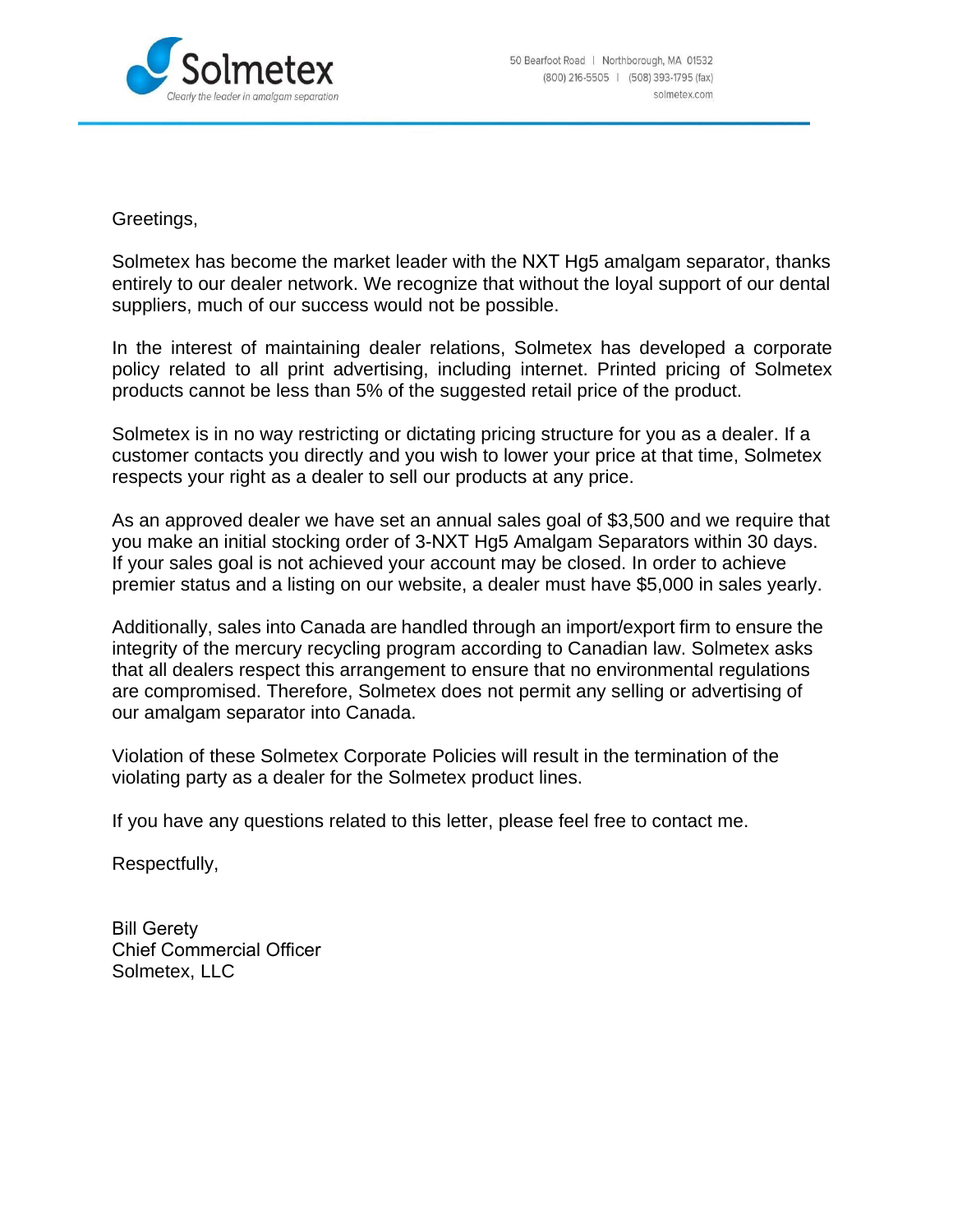

## **DEALER APPLICATION**

| DEALER NAME |  |
|-------------|--|
|             |  |
|             |  |
|             |  |
|             |  |
|             |  |
|             |  |
|             |  |
|             |  |
|             |  |

*If you wish to pay with credit card, Solmetex accepts MasterCard, Visa and American Express. Credit card information must be included with opening order.*

Please provide 3 trade references below. Include telephone, fax and your account number with the company 1.

| 3. |  |  |  |
|----|--|--|--|
|    |  |  |  |
|    |  |  |  |